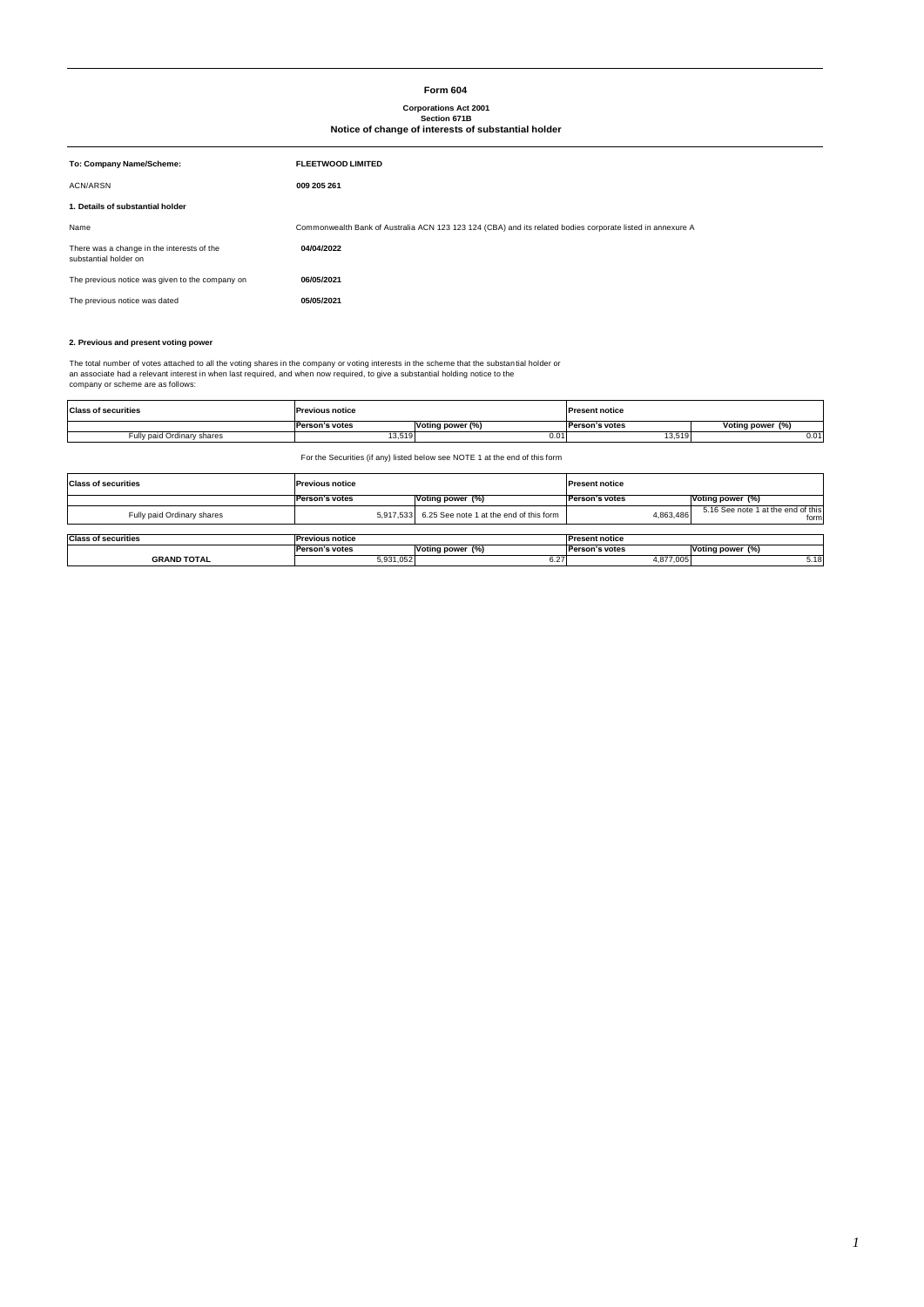# **3. Changes in relevant interest**

Particulars of each change in, or change in the nature of, a relevant interest of the substantial holder or an associate in voting securities of<br>the company or scheme, since the substantial holder was last required to give

| Date of<br>change             | Person whose<br>relevant interest<br>changed | Nature of change | <b>Consideration given in</b><br>relation to change | <b>Class and number</b><br>of securities<br>affected | <b>Person's votes</b><br>affected |
|-------------------------------|----------------------------------------------|------------------|-----------------------------------------------------|------------------------------------------------------|-----------------------------------|
| See annexure B to this notice |                                              |                  |                                                     |                                                      |                                   |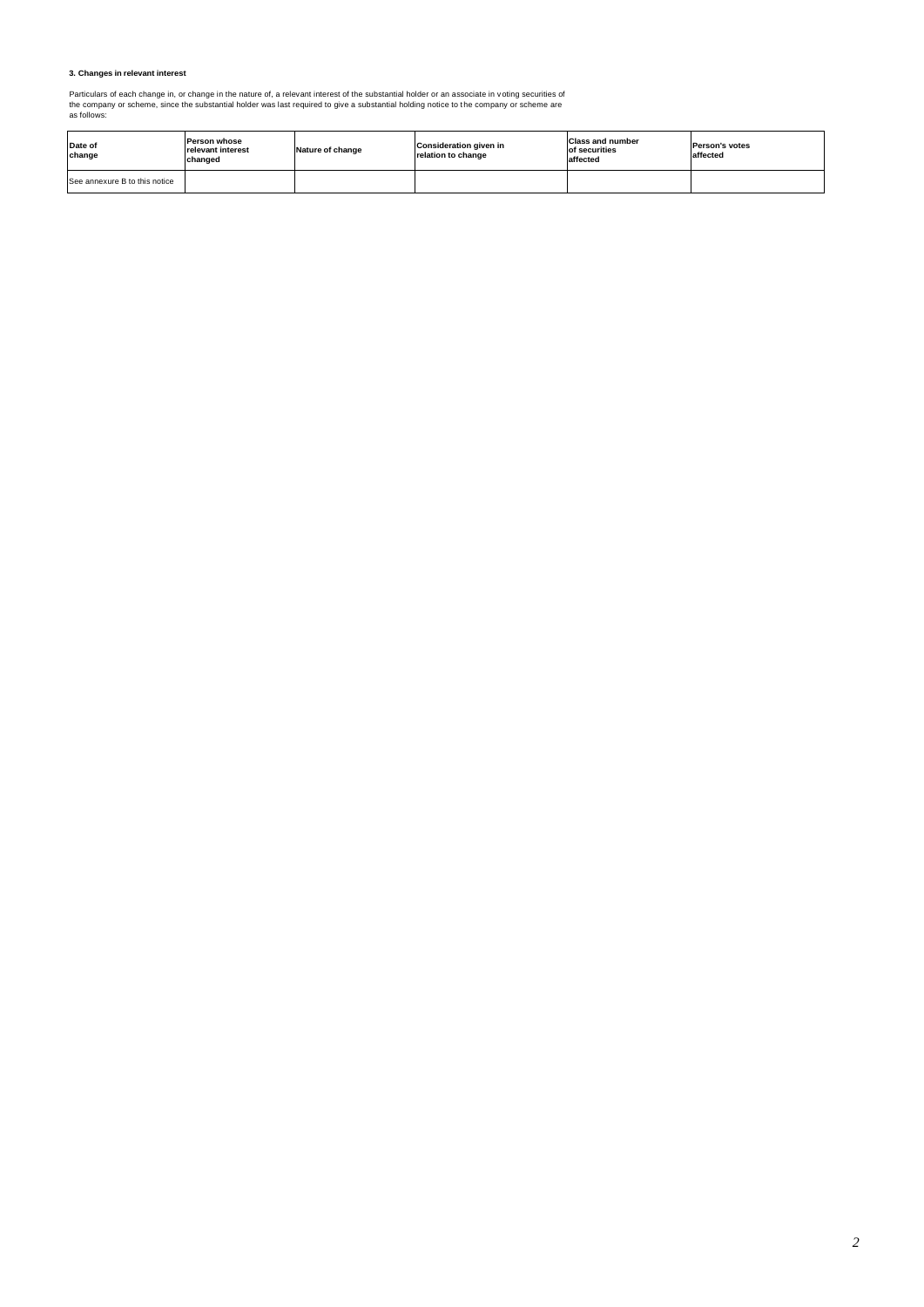# **4.Present relevant interests**

Particulars of each relevant interest of the substantial holder in voting securities after the change are as follows:

| <b>Holder</b> of<br>relevant<br>interest                                       | <b>Registered holder</b><br>of securities | Person entitled to be<br>registered as holder | Nature of relevant<br>interest                                                                                                                                                                                                                                                                                                                                                                                                                                                                                                                                                                                                                                                                                                                                                                                                                                                                                                                                                                                                                                                                                                                                                                                                                                                                                                                                                                                                                                                                                   | <b>Class and number</b><br>of securities | Person's votes |
|--------------------------------------------------------------------------------|-------------------------------------------|-----------------------------------------------|------------------------------------------------------------------------------------------------------------------------------------------------------------------------------------------------------------------------------------------------------------------------------------------------------------------------------------------------------------------------------------------------------------------------------------------------------------------------------------------------------------------------------------------------------------------------------------------------------------------------------------------------------------------------------------------------------------------------------------------------------------------------------------------------------------------------------------------------------------------------------------------------------------------------------------------------------------------------------------------------------------------------------------------------------------------------------------------------------------------------------------------------------------------------------------------------------------------------------------------------------------------------------------------------------------------------------------------------------------------------------------------------------------------------------------------------------------------------------------------------------------------|------------------------------------------|----------------|
| CBA and its related bodies<br>corporate listed in Annexure                     | Various as set out below                  |                                               | Relevant interest under paragraph<br>608(3)(a) of the Corporations Act<br>2001 (Cth), being a relevant interest<br>arising as a result of CBA and its<br>related bodies corporate listed in<br>Annexure A having voting power in<br>Avanteos Investments Limited and<br><b>Colonial First State Investments</b><br>Limited above 20%, and therefore<br>having the relevant interests in any<br>securities that either of Avanteos or<br>Colonial First State has. As neither<br>CBA nor any of its related bodies<br>corporate are entitled to be registered<br>as the holder of those securities, their<br>ability to vote and dispose of those<br>securities is qualified accordingly.                                                                                                                                                                                                                                                                                                                                                                                                                                                                                                                                                                                                                                                                                                                                                                                                                         | 4,877,005 Fully paid<br>Ordinary shares  | 4,877,005      |
| Avanteos Investments<br>Limited ACN 096 259 979                                | Avanteos Investments<br>Limited           |                                               | Relevant interest under paragraph<br>608(1)(a), 608(1)(b) and 608(1)(c) of<br>the Corporations Act 2001 (Cth), being<br>a relevant interest arising as a result of<br>being the registered holder of the<br>relevant securities in its capacity as a<br>superannuation trustee and in its<br>capacity as administrator of managed<br>accounts. In addition, if any OTC<br>derivatives, warrants or other<br>securities (other than ordinary shares<br>or ordinary units (as applicable)) are<br>referred to below in this row, the<br>relevant interest in respect of those<br>securities arises under subsection<br>608(8) being an accelerated relevant<br>interest held in the same capacity.                                                                                                                                                                                                                                                                                                                                                                                                                                                                                                                                                                                                                                                                                                                                                                                                                 | 13,519 Fully paid<br>Ordinary shares     | 13,519         |
| <b>Colonial First State</b><br>Investments Limited (Note<br>1) ACN 002 348 352 | Citibank N A Hong Kong                    |                                               | Relevant interest under paragraph<br>608(1)(b) and/or 608(1)(c) of the<br>Corporations Act 2001 (Cth), being a<br>relevant interest arising from having<br>the residual power to control the<br>exercise of the right to vote attached<br>to securities and/or to control the<br>exercise of the power to dispose of<br>securities in its capacity as a<br>responsible entity of a managed<br>investment scheme (which managed<br>investment scheme is not managed by<br>either Colonial First State Investments<br>Limited or a related body corporate).<br>In addition, if any OTC derivatives,<br>warrants or other securities (other than<br>ordinary shares or ordinary units (as<br>applicable)) are referred to below in<br>this row, the relevant interest in<br>respect of those securities arises<br>under subsection 608(8) being a<br>residual accelerated relevant interest<br>held in the same capacity. Colonial<br>First State Investments Limited has<br>authorised the manager of each such<br>managed investment scheme to<br>exercise the powers referred to in<br>paragraph 608(1)(b) and/or 608(1)(c)<br>of the Corporations Act 2001 (Cth) in<br>relation to those securities managed<br>by the manager to the exclusion of<br><b>Colonial First State Investments</b><br>Limited except for provisions allowing<br><b>Colonial First State Investments</b><br>Limited to terminate the agreement<br>with the manager or to exercise those<br>powers where the agreement is<br>erminated. | 4,863,486 Fully paid<br>Ordinary shares  | 4,863,486      |
| <b>Colonial First State</b><br><b>Investments Limited ACN</b><br>002 348 352   | Citibank N A Hong Kong                    |                                               | Relevant interest under paragraph<br>608(1)(b) and/or 608(1)(c) of the<br>Corporations Act 2001 (Cth), being a<br>relevant interest arising from having<br>the power to control the exercise of<br>the right to vote attached to securities<br>and/or to control the exercise of the<br>power to dispose of securities in its<br>capacity as a responsible entity of a<br>managed investment scheme (which<br>managed investment scheme is<br>managed by Colonial First Statement<br>Investments Limited or a related body<br>corporate). In addition, if any OTC<br>derivatives, warrants or other<br>securities (other than ordinary shares<br>or ordinary units (as applicable)) are<br>referred to below in this row, the<br>relevant interest in respect of those<br>securities arises under subsection<br>608(8) being an accelerated relevant<br>interest held in the same capacity.                                                                                                                                                                                                                                                                                                                                                                                                                                                                                                                                                                                                                      | 4,863,486 Fully paid<br>Ordinary shares  | 4,863,486      |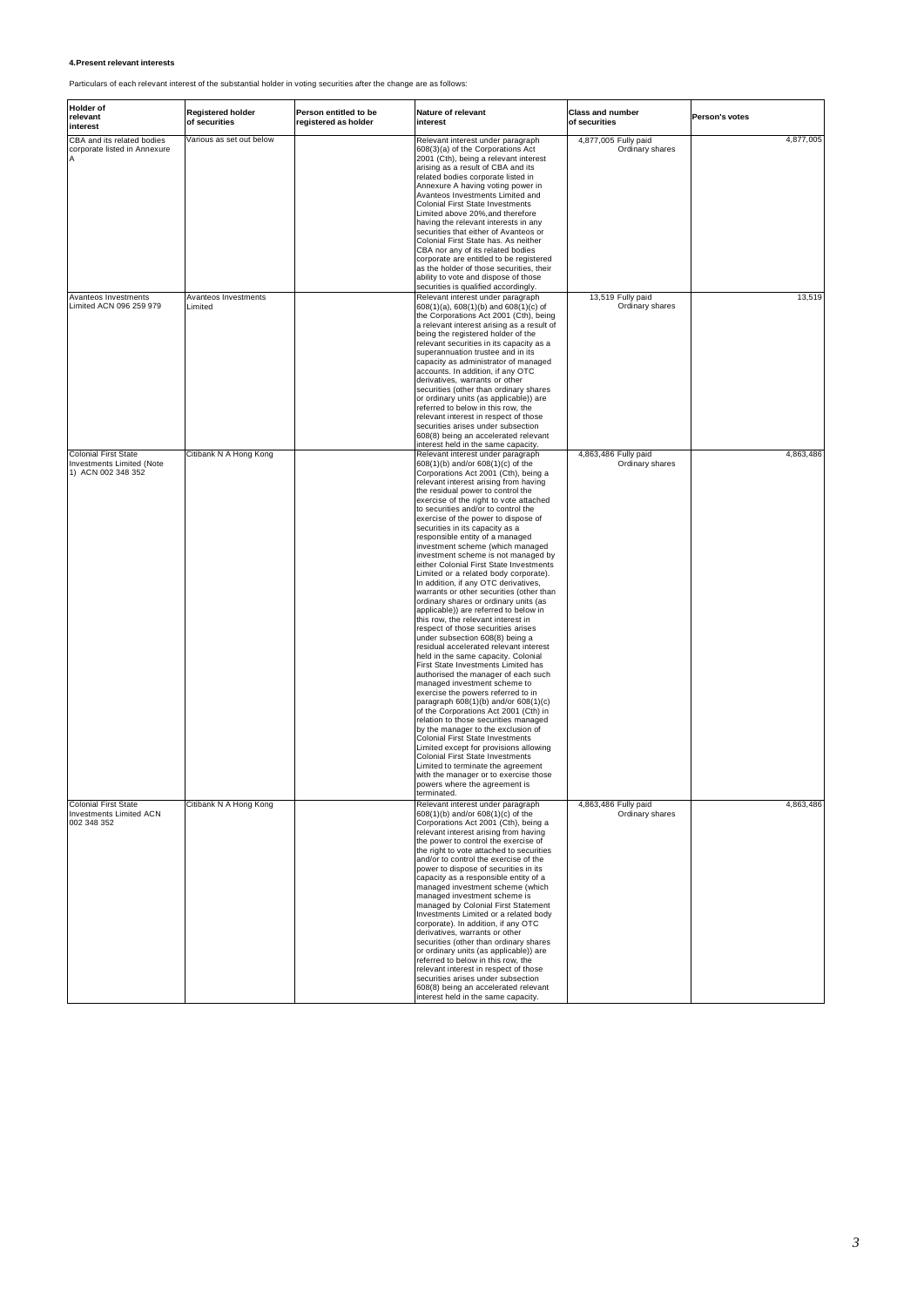# **5. Changes in association**

The persons who have become associates of, ceased to be associates of, or have changed the nature of their association with, the substantial holder in relation to voting interests in the company or scheme are as follows:

| Name and ACN/ARSN (if applicable)                              | Nature of association                                                                                                                                                                                                                                                              |
|----------------------------------------------------------------|------------------------------------------------------------------------------------------------------------------------------------------------------------------------------------------------------------------------------------------------------------------------------------|
| Avanteos Investments Limited ACN 096 259 979 (Avanteos)        | Avanteos has ceased to be an indirect wholly-owned subsidiary of CBA, and therefore a related<br>body corporate and associate of CBA, following the disposal of a 55% interest in Colonial First<br>State to KKR, as further detailed in CBA's ASX announcement dated 13 May 2020. |
| Colonial First State Investments Limited ACN 002 348 352 (CFS) | CFS has ceased to be an indirect wholly-owned subsidiary of CBA, and therefore a related body<br>corporate and associate of CBA, following the disposal of a 55% interest in Colonial First State to<br>KKR, as further detailed in CBA's ASX announcement dated 13 May 2020.      |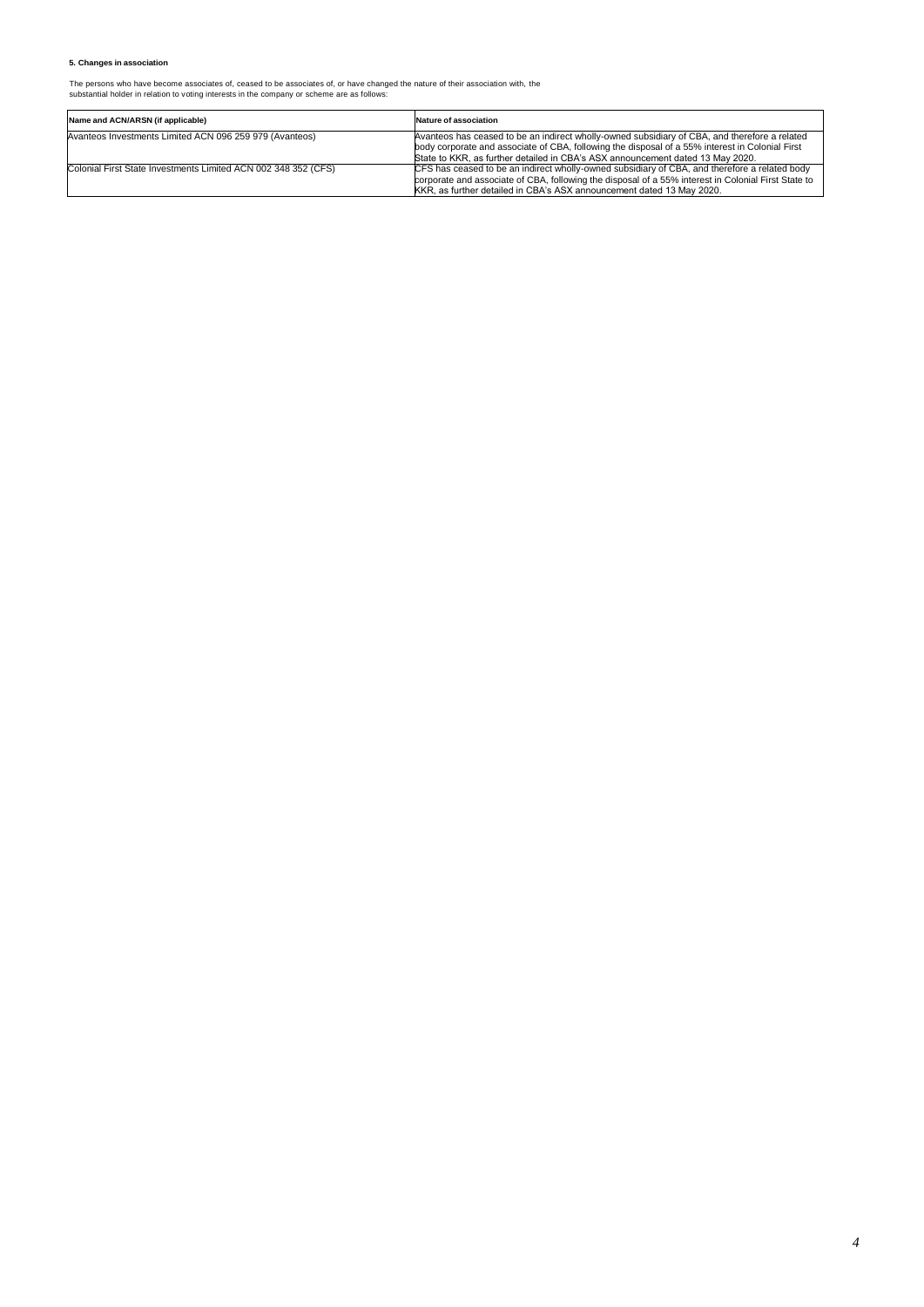# **6. Addresses**

The addresses of persons named in this form are as follows:

| Name                                                     | Address                                                               |
|----------------------------------------------------------|-----------------------------------------------------------------------|
| Avanteos Investments Limited ACN 096 259 979             | Ground Floor Tower 1, 201 Sussex Street, Sydney, NSW, 2000, Australia |
| Colonial First State Investments Limited ACN 002 348 352 | Ground Floor Tower 1, 201 Sussex Street, Sydney, NSW, 2000, Australia |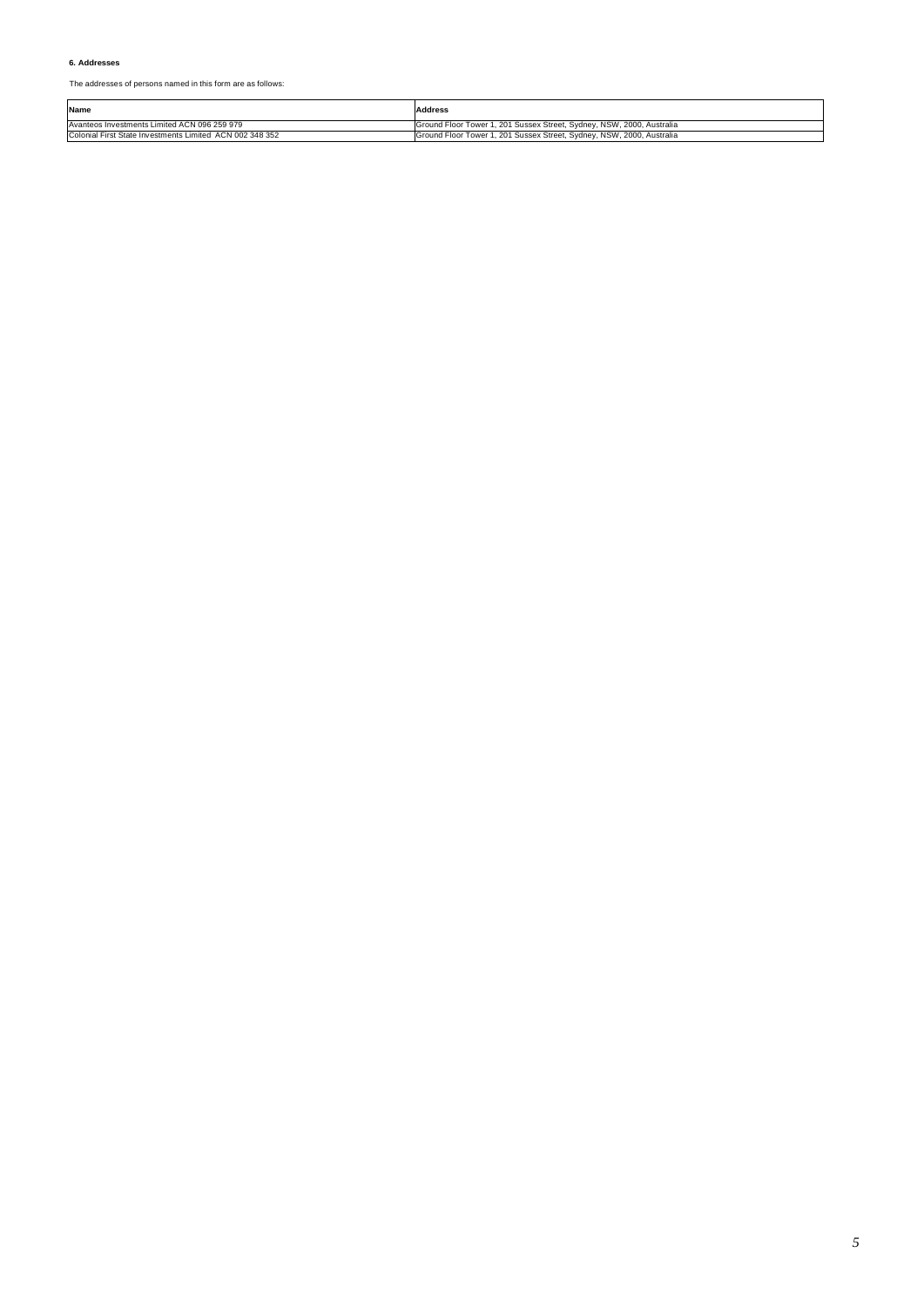are/were held by Colonial First State Investments Limited (CFS) as responsible entity of the specified registered managed investment schemes and relate(d) to holdings in<br>connection with the Colonial First State Investments

V  $\overline{\phantom{a}}$ 

Vicki Clarkson - Company Secretary

Dated the 05 day of April 2022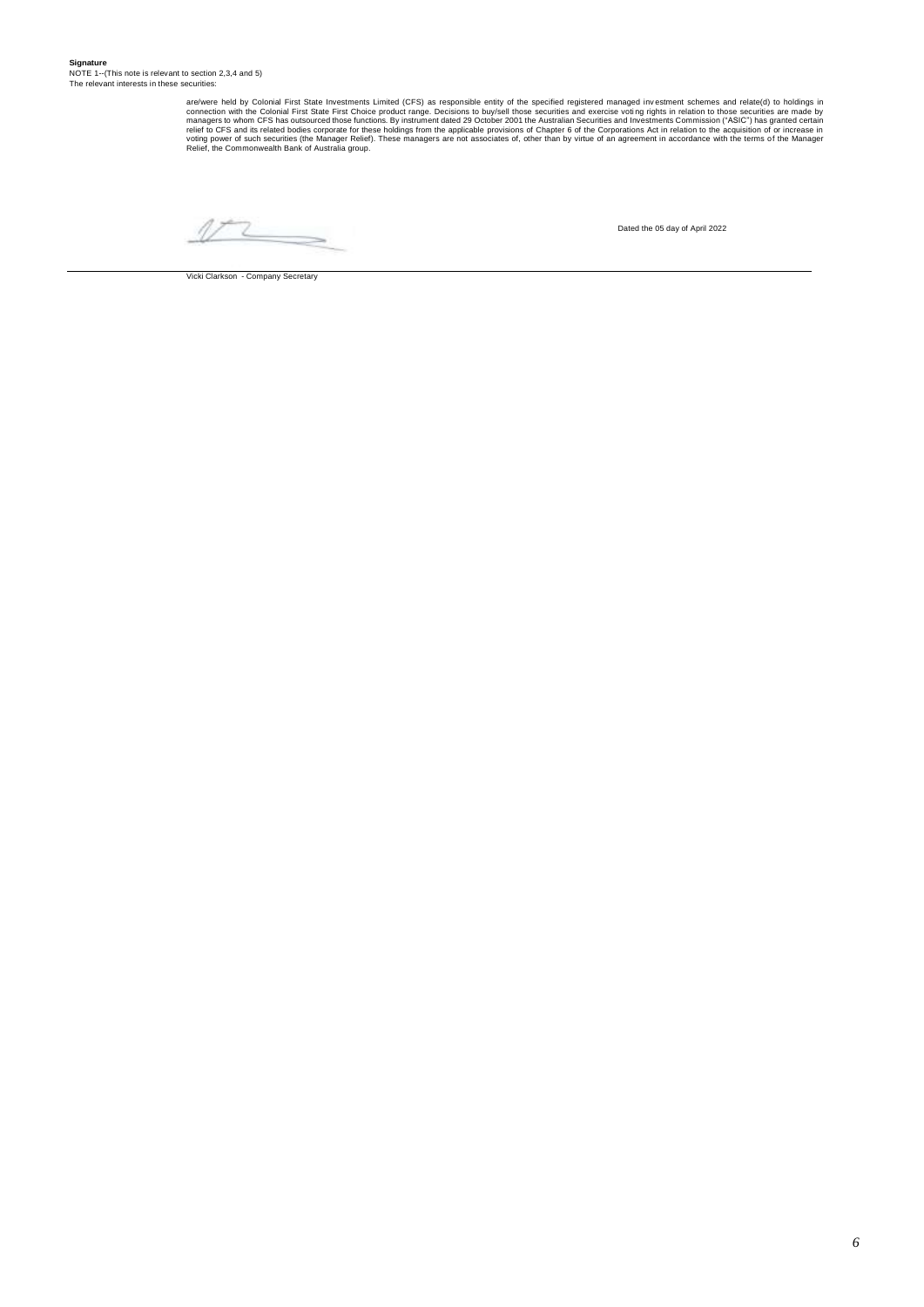### **Annexure A**

This is annexure A referred to in Form 604, Notice of change of interest of substantial holder dated 04/04/2022

Vicki Clarkson Company Secretary Dated the 05/04/2022

## **SCHEDULE**

AEGIS SECURITISATION NOMINEES PTY LTD ASB BANK LIMITED ASB FINANCE LIMITED ASB GROUP INVESTMENTS LIMITED ASB HOLDINGS LIMITED ASB MANAGEMENT SERVICES LIMITED ASB NOMINEES LIMITED ASB SECURITIES LIMITED ASKLEPIOS LIMITED BDELTA VESSEL NO 1 PTY LTD BDELTA VESSEL NO 2 PTY LTD BDELTA VESSEL NO 3 PTY LTD BDELTA VESSEL NO 4 PTY LTD BW FINANCIAL ADVICE LIMITED BWA GROUP SERVICES PTY LTD BWA INTELLECTUAL PROPERTY HOLDINGS LIMITED CAPITAL 121 PTY LIMITED CBA A319 4635 PTY LIMITED CBA A320 5289 PTY LTD CBA A320 5638 PTY LTD CBA A320 6749 PTY LIMITED CBA A320 AIRCRAFT NO1 PTY LTD CBA A330 1561 PTY LTD CBA AIRCRAFT LEASING 2 PTY LTD CBA B377 37091 PTY LTD CBA B738 39822 PTY LIMITED CBA B773 60333 PTY LIMITED CBA CAPTIVE INSURANCE PTE. LTD CBA CORPORATE SERVICES (NSW) PTY LIMITED CBA CORPORATE SERVICES (VIC) PTY LIMITED CBA ES BUSINESS SERVICES PTY LTD CBA EUROPE LIMITED CBA FUNDING (NZ) LIMITED CBA FUNDING HOLDINGS PTY LTD CBA INTERNATIONAL FINANCE PTY. LIMITED CBA INTERNATIONAL FINANCIAL SERVICES LIMITED CBA INVESTMENTS (NO.4) LIMITED CBA ISO CONTAINERS PTY LTD CBA IT LEASING NO 3 PTY LTD CBA NEW DIGITAL BUSINESSES PTY LTD CBA SAF HOLDING PTY LIMITED CBA SERVICES INTERNATIONAL LIMITED CBA SERVICES PRIVATE LIMITED CBA SOUTHERN SKY PTY LIMITED CBA SPECIALISED FINANCING PTY LIMITED CBEC LEASING PTY. LIMITED CBFC PTY LIMITED CIPL ARARAT PTY LTD CMG ASIA LIFE HOLDINGS LIMITED CMG ASIA PTY LTD COLONIAL HOLDING COMPANY LIMITED COLONIAL SERVICES PTY LIMITED COMMBANK EUROPE LIMITED COMMBANK STAFF FOUNDATION LIMITED COMMONWEALTH AUSTRALIA SECURITIES LLC COMMONWEALTH BANK OF AUSTRALIA COMMONWEALTH BANK OF AUSTRALIA (EUROPE) N.V. COMMONWEALTH BANK OFFICERS SUPERANNUATION CORPORATION PTY LIMITED COMMONWEALTH CUSTODIAL SERVICES PTY LTD COMMONWEALTH FINANCIAL PLANNING LIMITED COMMONWEALTH INSURANCE HOLDINGS LIMITED COMMONWEALTH INSURANCE LIMITED COMMONWEALTH INVESTMENTS PTY LIMITED COMMONWEALTH PRIVATE LIMITED COMMONWEALTH SECURITIES LIMITED COMMWEALTH INTERNATIONAL HOLDINGS PTY LIMITED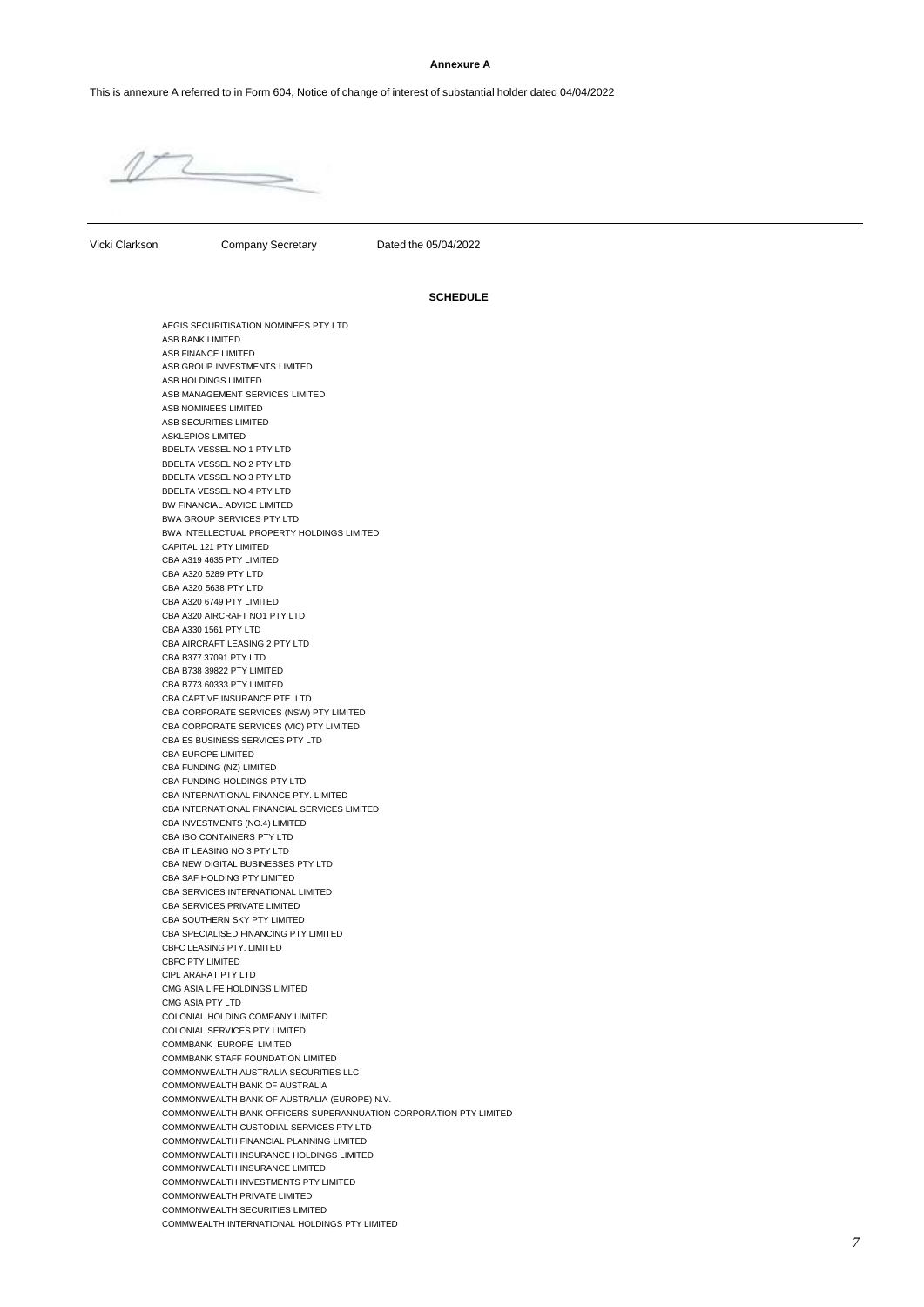COMSEC NOMINEES PTY LIMITED CREDIT SAVVY PTY LTD CTB AUSTRALIA LIMITED DOSHII CONNECT PTY LTD FINANCIAL WISDOM LIMITED FINCONNECT (AUSTRALIA) PTY LTD HOMEPATH PTY LIMITED INVERLOCH LEASING PTY LIMITED INVESTORWEB.COM. PTY LIMITED IWL BROKING SOLUTIONS PTY LIMITED IWL PTY LIMITED MIS FUNDING NO.1 PTY LIMITED MORTGAGE HOLDING TRUST COMPANY LIMITED NEWPORT LIMITED PREMIUM CUSTODY SERVICES PTY LTD PT BANK COMMONWEALTH RESIDENTIAL MORTGAGE GROUP PTY LTD Safe No 27 Pty Ltd SAFE NO1 PTY LTD SAFE NO2 PTY LTD SAFE NO23 PTY LTD SAFE NO24 PTY LTD SAFE NO26 PTY LTD SAFE NO3 PTY LTD SAFE NO4 PTY LIMITED SAFE NO9 PTY LIMITED SAFE USD HOLDINGS PTY LTD SECURITISATION ADVISORY SERVICES PTY. LIMITED SECURITISATION MANAGEMENT SERVICES LIMITED SHARE DIRECT NOMINEES PTY LIMITED SHARE INVESTMENTS PTY LIMITED STATE NOMINEES LTD T.W. CUSTODIANS LIMITED THE COLONIAL MUTUAL LIFE ASSURANCE SOCIETY LIMITED VH-VZF PTY LTD VH-VZG PTY LTD VH-VZH PTY LTD WHITECOAT HOLDINGS PTY LTD WHITECOAT OPERATING PTY LTD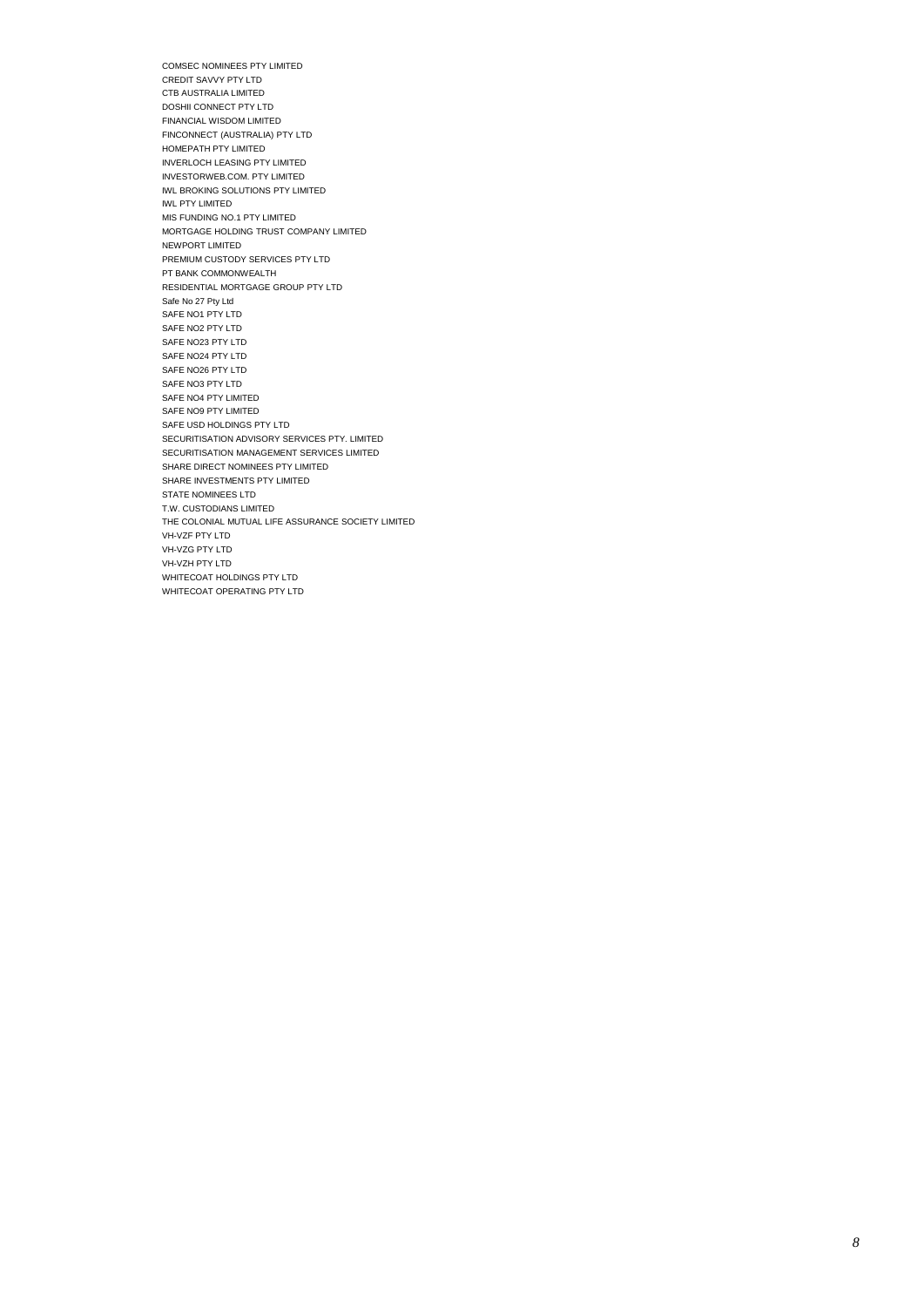# **Annexure B**

This is annexure B referred to in Form 604, Notice of change of interest of substantial holder dated 04/04/2022

Vicki Clarkson Company Secretary Dated the 05/04/2022

| Date of change              | Person whose relevant<br>interest changed                                                                                 | Nature of change | <b>Consideration given in</b><br>relation to change | <b>Class and number of</b><br>securities affected | Person's<br>votes<br>affected |
|-----------------------------|---------------------------------------------------------------------------------------------------------------------------|------------------|-----------------------------------------------------|---------------------------------------------------|-------------------------------|
| Thursday, 16 September 2021 | Avanteos Investments Limited<br>ACN 096 259 979                                                                           | Sale             | 10,660.10                                           | 4,405 Ordinary shares                             | 4,405                         |
| Thursday, 16 September 2021 | Avanteos Investments Limited<br>ACN 096 259 979                                                                           | Purchase         | 10.660.10                                           | 4,405 Ordinary shares                             | 4,405                         |
| Tuesday, 26 October 2021    | Avanteos Investments Limited<br>ACN 096 259 979                                                                           | Sale             | 9,075.11                                            | 3,587 Ordinary shares                             | 3,587                         |
| Tuesday, 26 October 2021    | Avanteos Investments Limited<br>ACN 096 259 979                                                                           | Purchase         | 9,075.11                                            | 3,587 Ordinary shares                             | 3,587                         |
| Friday, 18 June 2021        | <b>Colonial First State Investments</b><br>Limited (Note 1) ACN 002 348<br>352                                            | Purchase         | 14,484.84                                           | 6,353 Ordinary shares                             | 6,353                         |
| Wednesday, 23 June 2021     | <b>Colonial First State Investments</b><br>Limited (Note 1) ACN 002 348<br>352<br><b>Colonial First State Investments</b> | Sale             | 46,533.92                                           | 20,775 Ordinary shares                            | 20,775                        |
| Thursday, 24 June 2021      | Limited (Note 1) ACN 002 348<br>352                                                                                       | Sale             | 28,817.76                                           | 12,788 Ordinary shares                            | 12,788                        |
| Thursday, 24 June 2021      | <b>Colonial First State Investments</b><br>Limited (Note 1) ACN 002 348<br>352                                            | Sale             | 67,073.28                                           | 29,549 Ordinary shares                            | 29,549                        |
| Friday, 25 June 2021        | <b>Colonial First State Investments</b><br>Limited (Note 1) ACN 002 348<br>352                                            | Sale             | 53,698.48                                           | 23,444 Ordinary shares                            | 23,444                        |
| Friday, 25 June 2021        | <b>Colonial First State Investments</b><br>Limited (Note 1) ACN 002 348<br>352                                            | Sale             | 27,580.78                                           | 12,091 Ordinary shares                            | 12,091                        |
| Monday, 28 June 2021        | <b>Colonial First State Investments</b><br>Limited (Note 1) ACN 002 348<br>352                                            | Sale             | 139,394.22                                          | 61,865 Ordinary shares                            | 61,865                        |
| Tuesday, 29 June 2021       | <b>Colonial First State Investments</b><br>Limited (Note 1) ACN 002 348<br>352                                            | Sale             | 1,184.03                                            | 520 Ordinary shares                               | 520                           |
| Tuesday, 29 June 2021       | <b>Colonial First State Investments</b><br>Limited (Note 1) ACN 002 348<br>352                                            | Sale             | 5,155.66                                            | 2,268 Ordinary shares                             | 2,268                         |
| Tuesday, 29 June 2021       | <b>Colonial First State Investments</b><br>Limited (Note 1) ACN 002 348<br>352                                            | Sale             | 61,628.57                                           | 27,136 Ordinary shares                            | 27,136                        |
| Wednesday, 30 June 2021     | <b>Colonial First State Investments</b><br>Limited (Note 1) ACN 002 348<br>352                                            | Sale             | 8,495.16                                            | 3,763 Ordinary shares                             | 3,763                         |
| Wednesday, 30 June 2021     | <b>Colonial First State Investments</b><br>Limited (Note 1) ACN 002 348<br>352                                            | Sale             | 35,086.50                                           | 15,594 Ordinary shares                            | 15,594                        |
| Thursday, 01 July 2021      | <b>Colonial First State Investments</b><br>Limited (Note 1) ACN 002 348<br>352                                            | Sale             | 2,861.62                                            | 1,276 Ordinary shares                             | 1,276                         |
| Friday, 02 July 2021        | <b>Colonial First State Investments</b><br>Limited (Note 1) ACN 002 348<br>352                                            | Sale             | 10,625.23                                           | 4,737 Ordinary shares                             | 4,737                         |
| Monday, 05 July 2021        | <b>Colonial First State Investments</b><br>Limited (Note 1) ACN 002 348<br>352                                            | Sale             | 677.59                                              | 296 Ordinary shares                               | 296                           |
| Tuesday, 06 July 2021       | <b>Colonial First State Investments</b><br>Limited (Note 1) ACN 002 348<br>352                                            | Sale             | 1,170.76                                            | 523 Ordinary shares                               | 523                           |
| Wednesday, 07 July 2021     | <b>Colonial First State Investments</b><br>Limited (Note 1) ACN 002 348<br>352                                            | Sale             | 2,015.01                                            | 898 Ordinary shares                               | 898                           |
| Thursday, 08 July 2021      | <b>Colonial First State Investments</b><br>Limited (Note 1) ACN 002 348<br>352                                            | Sale             | 1,475.81                                            | 661 Ordinary shares                               | 661                           |
| Wednesday, 11 August 2021   | <b>Colonial First State Investments</b><br>Limited (Note 1) ACN 002 348<br>352                                            | Purchase         | 49,681.38                                           | 18,221 Ordinary shares                            | 18,221                        |
| Monday, 16 August 2021      | <b>Colonial First State Investments</b><br>Limited (Note 1) ACN 002 348<br>352                                            | Purchase         | 110,344.00                                          | 40,000 Ordinary shares                            | 40,000                        |
| Tuesday, 17 August 2021     | <b>Colonial First State Investments</b><br>Limited (Note 1) ACN 002 348<br>352                                            | Purchase         | 102,842.35                                          | 37,150 Ordinary shares                            | 37,150                        |